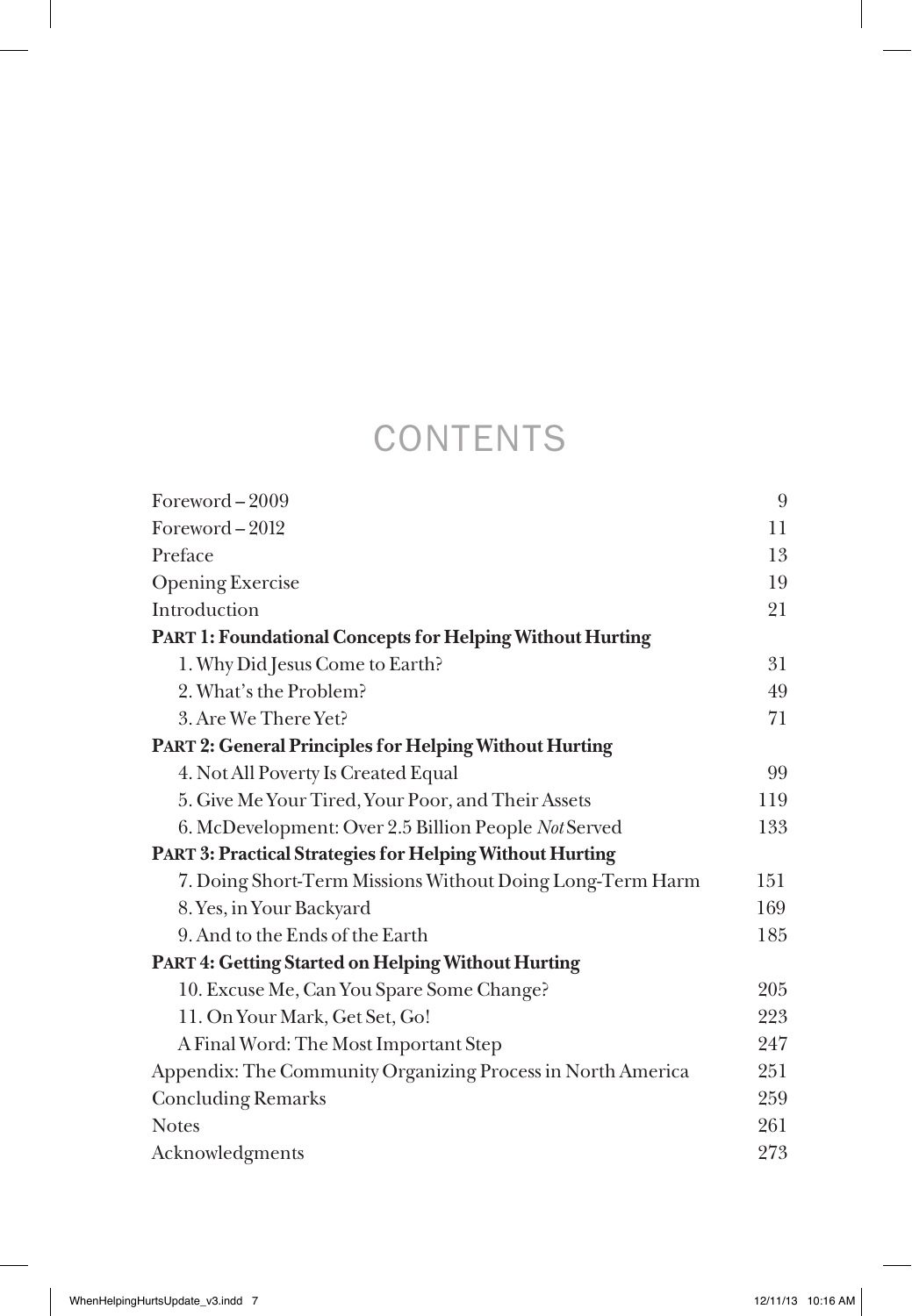

## FOUNDATIONAL CONCEPTS *for* Helping WITHOUT HURTING

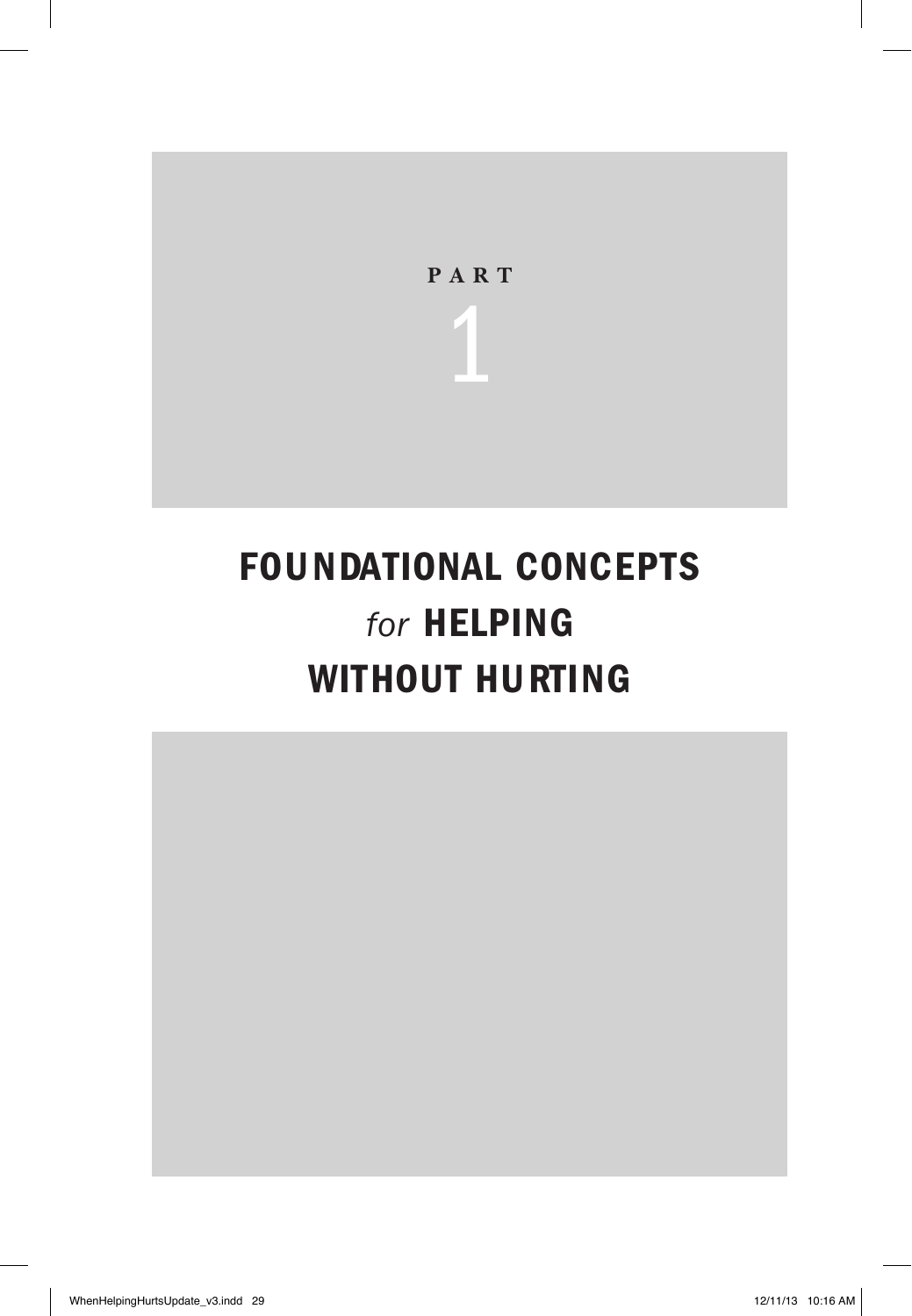### **I niti al Tho u gh t s**

Please write short answers (one sentence each) to the following questions:

- *1. Why did Jesus come to earth?*
- *2. For what specific sin(s) was Old Testament Israel sent into captivity? Do not just say "disobedience." Be specific. For example: "The Israelites were constantly robbing banks."*

*3. What is the primary task of the church?*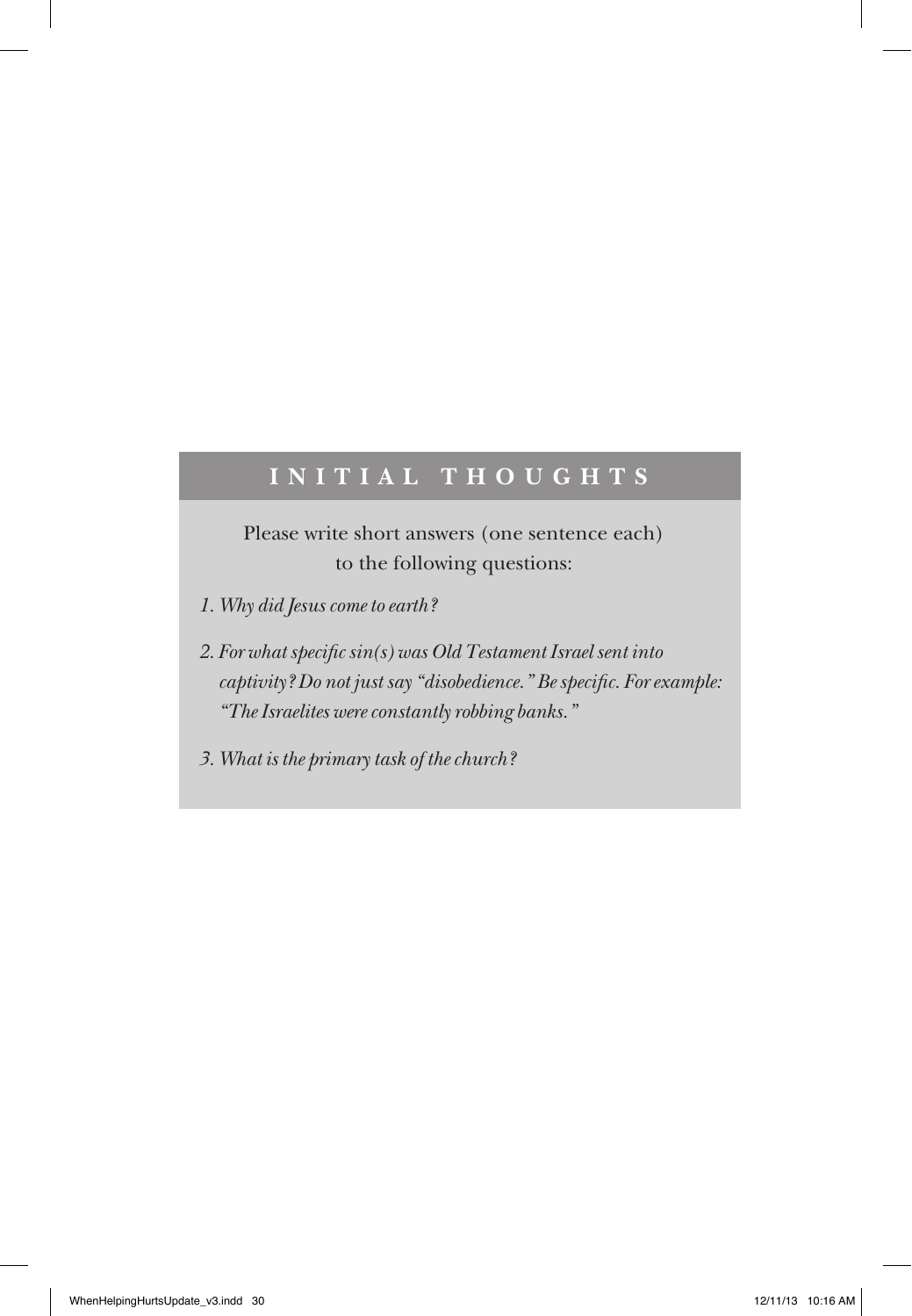

# WHY DID **JESUS** come to earth?

Why did Jesus come to earth?<sup>1</sup> Most Christians have a ready answer to this question. However, there are actually nuanced differences in how  $\blacksquare$  this question. However, there are actually nuanced differences in how Christians think about this most basic issue, and those small differences can have dramatic consequences for all endeavors, including how the church responds to the plight of the poor. Let's examine how Jesus Himself understood His mission.

Jesus' earthly ministry began one Sabbath day in a synagogue in Nazareth. Week in and week out, Jews gathered in this synagogue to worship under the chafing yoke of the Roman Empire. Aware of Old Testament prophecy, these worshipers were longing for God to send the promised Messiah who would restore the kingdom to Israel, reigning on David's throne forever. But centuries had gone by with no Messiah, and the Romans were running the show. Hope was probably in short supply. It is in this context that the son of a carpenter from that very town stood up and was handed a scroll from the prophet Isaiah.

Unrolling it, he found the place where it is written: "The Spirit of the Lord is on me, because he has anointed me to preach good news to the poor. He has sent me to proclaim freedom for the prisoners and recovery of sight for the blind, to release the oppressed, to proclaim the year of the Lord's favor."...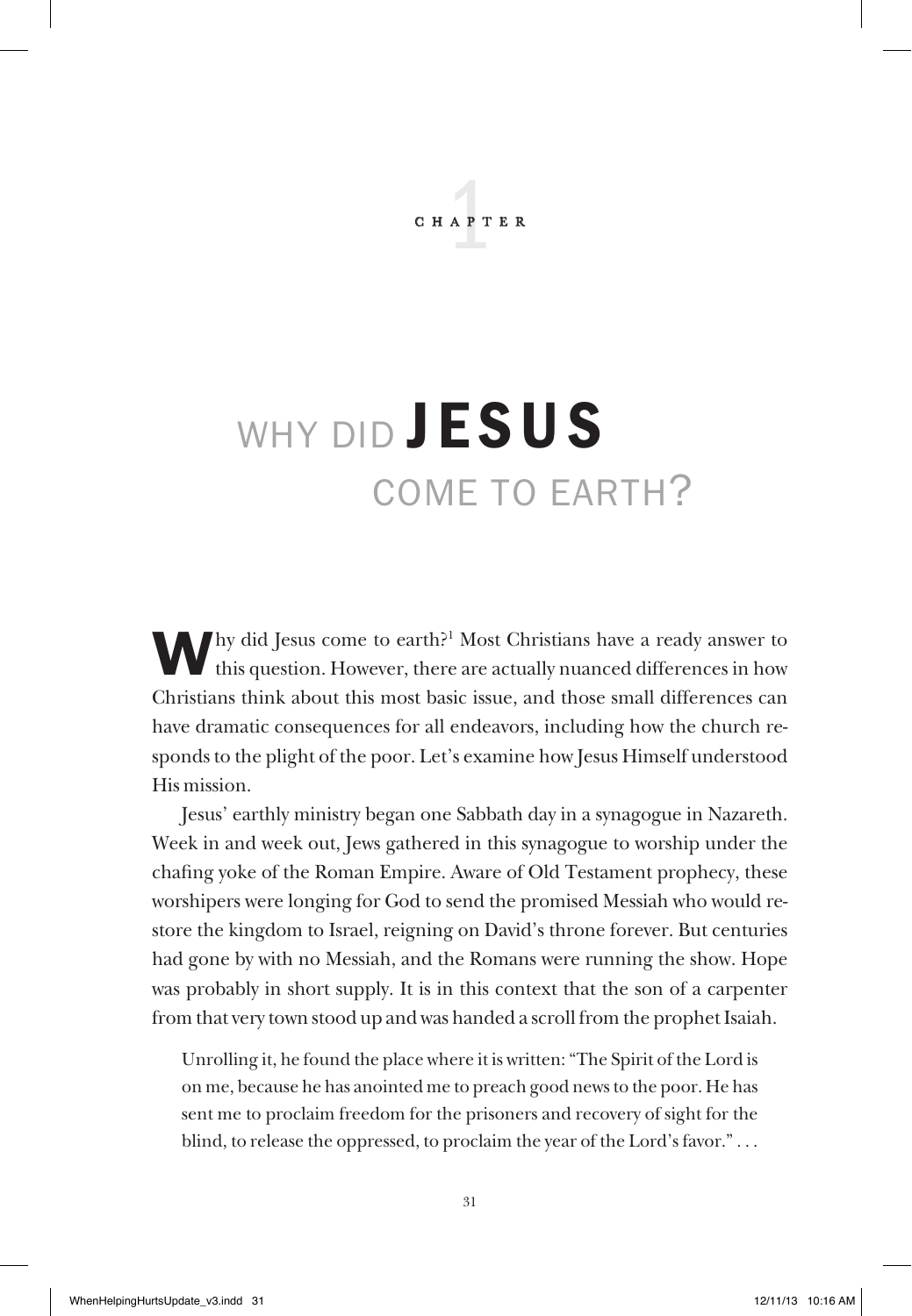The eyes of everyone in the synagogue were fastened on him, and he began by saying to them, "Today this scripture is fulfilled in your hearing." *(Luke 4:17–21)*

A shiver must have gone down the spine of the worshipers that day. Isaiah had prophesied that a King was coming who would usher in a kingdom unlike anything the world had ever seen. Could it be that Isaiah's prophecies were really about to come true? Could it really be that a kingdom whose domain would increase without end was about to begin (Isa. 9:7)? Was it really possible that justice, peace, and righteousness were about to be established forever? Would this King really bring healing to the parched soil, the feeble hands, the shaky knees, the fearful hearts, the blind, the deaf, the lame, the mute, the brokenhearted, the captives, and the sinful souls, and would proclaim the year of jubilee for the poor (Isa.  $35:1-6$ ;  $53:5$ ;  $61:1-2$ )? Jesus' answer to all these questions was a resounding "yes," declaring, "*Today* this scripture is fulfilled in your hearing."

In the same chapter, Jesus summarized His ministry as follows: "I must preach the good news of the *kingdom of God* to the other towns also, because that is why I was sent" (Luke 4:43, italics added). The mission of Jesus was and is to preach the good news of the kingdom of God, to say to one and all, "I am the King of kings and Lord of lords, and I am using My power to fix everything that sin has ruined." As pastor and theologian Tim Keller states, "The kingdom is the renewal of the whole world through the entrance of supernatural forces. As things are brought back under Christ's rule and authority, they are restored to health, beauty, and freedom."2

Of course there is both a "now" and a "not yet" to the kingdom. The full manifestation of the kingdom will not occur until there is a new heaven and a new earth. Only then will every tear be wiped from our eyes (Rev. 21:4). But two thousand years ago, Jesus clearly stated that there is a "now" to the kingdom, saying, "*Today* this scripture is fulfilled in your hearing" (Luke 4:21).

#### A Fuller Answer to the Question

We have asked thousands of evangelical Christians in numerous contexts this most basic question—why did Jesus come to earth?—and the vast majority of people say something like, "Jesus came to die on the cross to save us from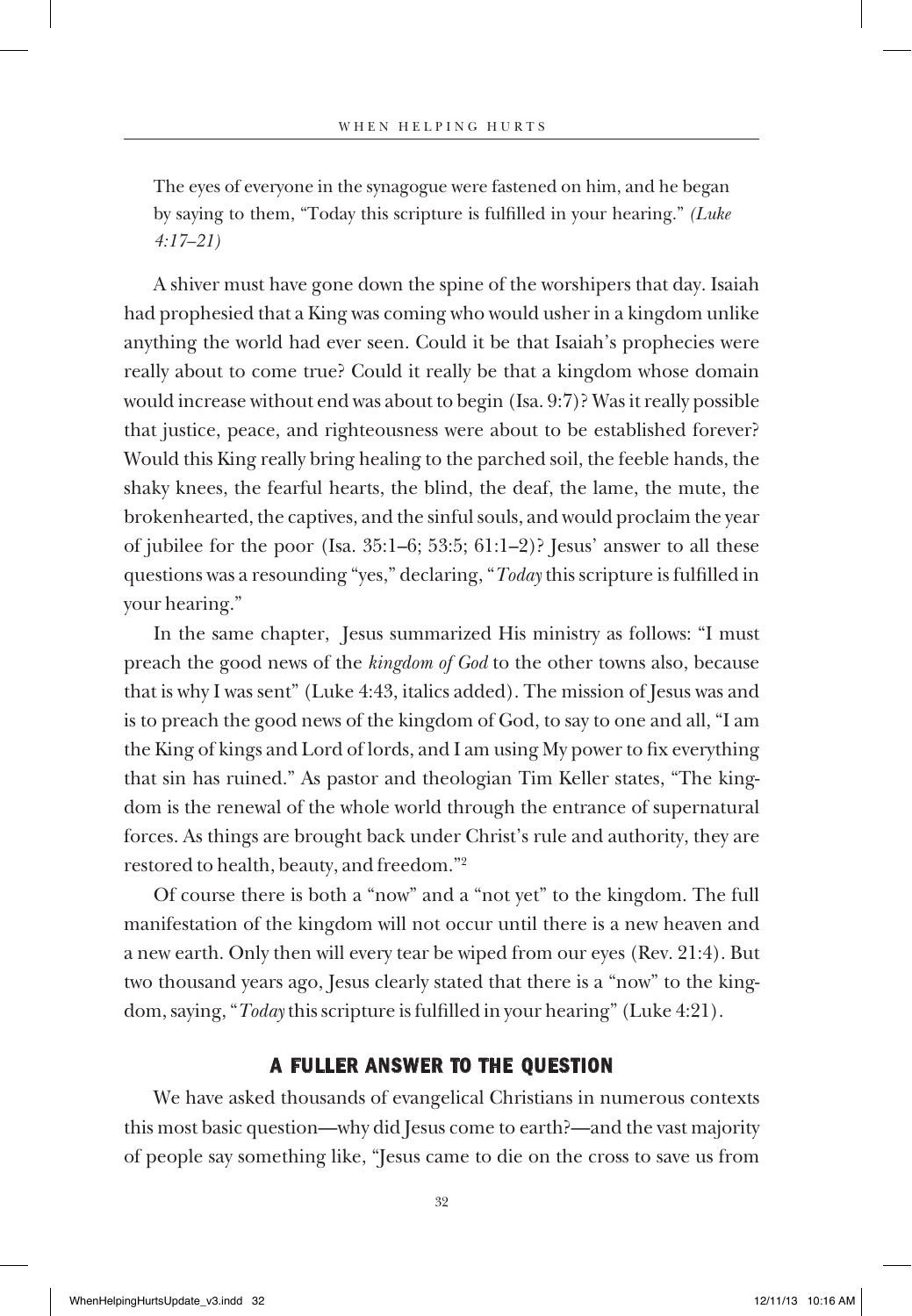our sins so that we can go to heaven." While this answer is true, Jesus' message is an even more grand and sweeping epic than that: "The kingdom of heaven is at hand. I am the King who is bringing healing to the entire cosmos. If—and only if—you repent and believe in me, you will someday enjoy all of the many benefits that my kingdom brings."

Contrast the response of most evangelicals with the following passage concerning the nature and work of Jesus Christ:

He is the image of the invisible God, the firstborn over all creation. For by him all things were created: things in heaven and on earth, visible and invisible, whether thrones or powers or rulers or authorities; all things were created by him and for him. He is before all things, and in him all things hold together. And he is the head of the body, the church; he is the beginning and the firstborn from among the dead, so that in everything he might have the supremacy. For God was pleased to have all his fullness dwell in him, and through him to reconcile to himself all things, whether things on earth or things in heaven, by making peace through his blood, shed on the cross. *(Col. 1:15–20)*

In this passage Jesus Christ is described as the Creator, Sustainer, and Reconciler of *everything*. Yes, Jesus died for our souls, but He also died to reconcile—that is, to put into right relationship—all that He created. This is what we sing every year in the Christmas carol, "He comes to make His blessings known far as the curse is found." The curse is cosmic in scope, bringing decay, brokenness, and death to every speck of the universe. But as King of kings and Lord of lords, Jesus is making all things new! This is the good news of the gospel.

When she was three years old, my daughter Anna bowed her head one night and prayed, "Dear Jesus, please come back soon, because we have lots of owies, and they hurt." I got all choked up listening to her, for she had captured the essence of the comprehensive healing of the kingdom and was longing for this healing to happen to her. She was praying—in three-year-old language—"Thy kingdom come. Thy will be done in earth, as it is in heaven" (Matt. 6:10 kjv). Yes, come quickly Lord Jesus, for we do have lots of owies, and they really hurt.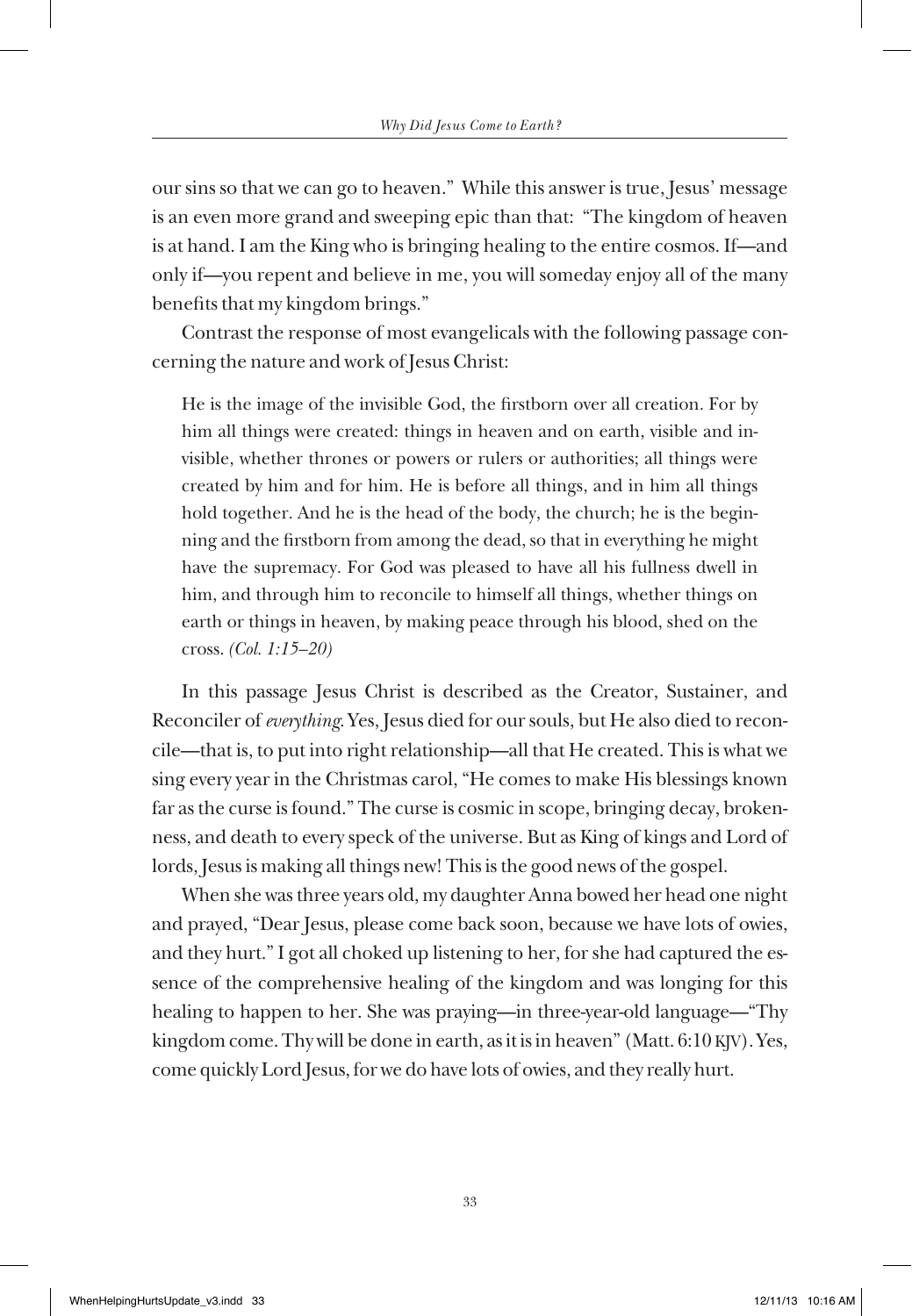#### **Is Jesus Really the Messiah?**

Jesus claimed to be the promised King, but how do we know His claims were true? This question has perplexed everyone from the lepers of Jesus' day to the greatest minds of the twenty-first century. But it is a bit surprising that at the end of his life, John the Baptist himself was still uncertain about the authenticity of Jesus. John had spent his entire career eating locusts and wild honey, wearing strange clothes, hanging out in the desert, and preaching to one and all that Jesus was the promised Messiah, the King who would reign on David's throne. But now John found himself in Herod's prison about to have his head chopped off. He was likely thinking to himself, *If Jesus is really the Messiah, surely He would start the coup against King Herod before I, his secretary of state, get executed!* But there was no coup attempt, and John understandably developed some doubt.

So John sent two of his disciples to ask Jesus, "Are you the one who was to come, or should we expect someone else?" (Luke 7:19). There are so many ways that Jesus could have answered this question. He could have pointed out that His birth in Bethlehem from the line of David was consistent with prophecies about the Messiah. Or Jesus could have referred to His remarkable knowledge of the Scriptures and to His unparalleled teaching abilities. Or Jesus could have reminded John that they had both witnessed the Holy Spirit descend upon Jesus in the form of a dove and had heard God the Father say, "This is my Son, whom I love; with him I am well pleased" (Matt. 3:17). If this latter event couldn't convince John, it would seem that nothing could! But Jesus chose not to point to any of these signs. John was already aware of these and apparently needed something else to comfort him. So Jesus said:

Go back and report to John what you have seen and heard: The blind receive sight, the lame walk, those who have leprosy are cured, the deaf hear, the dead are raised, and the good news is preached to the poor. Blessed is the man who does not fall away on account of me. *(Luke 7:22–23)* 

In essence, Jesus was saying to John, "John, you have not run the race in vain. I am the promised Messiah. And you can be sure because of what your disciples are *both hearing Me say and seeing Me do*. I am preaching the good news of the kingdom, *and* I am showing the good news of the kingdom, just as Isaiah said I would."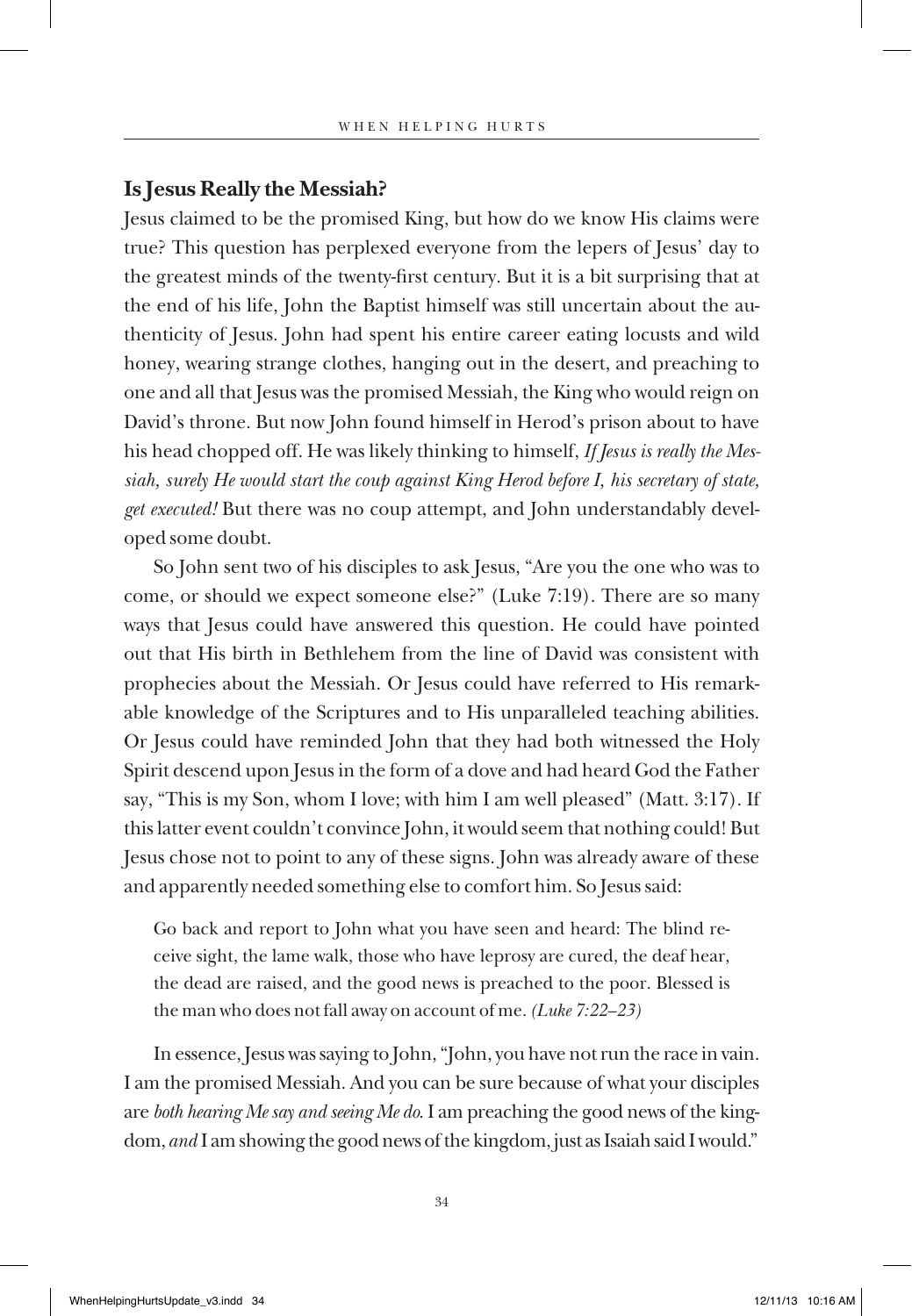How useless it would have been if Jesus had only used words and not deeds to declare the kingdom. Imagine reading the story in Luke 18:35–43 about the blind beggar who was sitting along the roadside. Learning that Jesus was walking by, he called out, "Jesus, Son of David, have mercy on me!" What if Jesus had said, "I am the fulfillment of all prophecy. I am the King of kings and Lord of lords. I have all the power in heaven and earth. I could heal you today of your blindness, but I only care about your soul. Believe in Me"? Who would have believed that Jesus was the promised King if He had not given any evidence to prove it? As Peter stated at Pentecost, "Men of Israel, listen to this: Jesus of Nazareth was a man accredited by God to you by miracles, wonders and signs, which God did among you through him, as you yourselves know" (Acts 2:22). Jesus' deeds were essential to proving that He truly was the promised Messiah. Jesus preached the good news of the kingdom, and He showed the good news of the kingdom.

#### **What Would Jesus Do?**

In his book *The Last Days: A Son's Story of Sin and Segregation at the Dawn of the New South*, Charles Marsh describes growing up in Laurel, Mississippi, during the 1960s. Racial tensions were high as the federal government sought to end segregation. Civil rights workers, many of whom came from the North, poured into the region, seeking to end centuries of discrimination against African Americans. Charles's father was the well-known pastor of First Baptist Church in Laurel and was a pillar of the community. Beloved for his outstanding preaching and godly living, Reverend Marsh was to his parishioners the model Christian.

Also living in Laurel, Mississippi, was Sam Bowers, the Imperial Wizard of the White Knights of the Ku Klux Klan of Mississippi, who terrorized African Americans throughout the region. Bowers was suspected of plotting at least nine murders of African Americans and civil rights workers, seventy-five bombings of African-American churches, and numerous beatings and physical assaults.

How did Reverend Marsh, the model Christian, respond to this situation? Charles explains:

There is no doubt my father loathed the Klan when he thought about them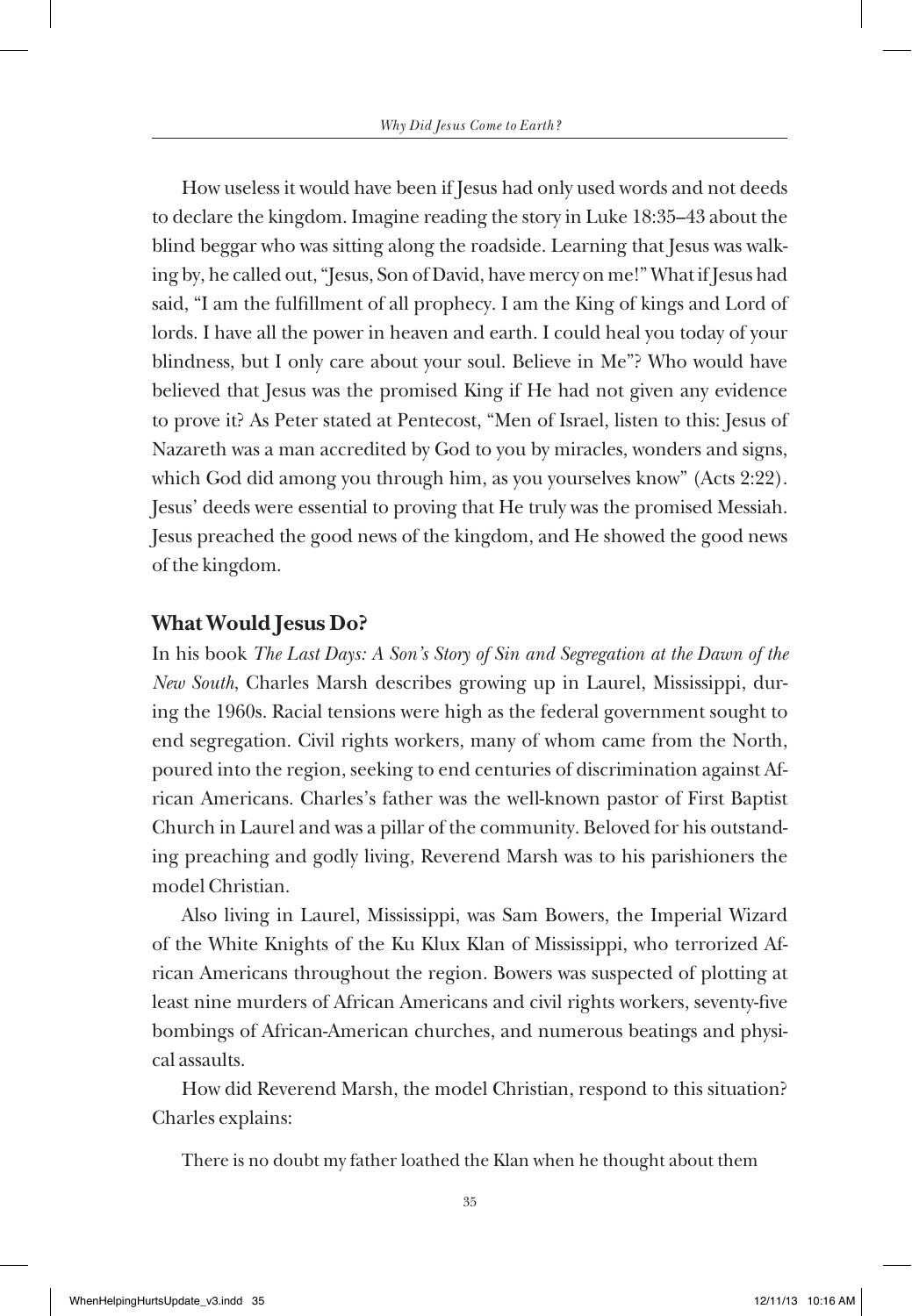at all. In his heart of hearts, he considered slavery a sin, racisms like Germany's or South Africa's an offense to the faith, and he taught me as much in occasional pronouncements on Southern history over homework assignments. "There is no justification for what we did to the Negro. It was an evil thing and we were wrong." Nevertheless, the work of the Lord lay elsewhere. "Be faithful in church attendance, for your presence can, if nothing else, show that you are on God's side when the doors of the Church are opened," he advised in the church bulletin. Of course, packing the pews is one of any minister's fantasies—there's always the wish to grow, grow, grow. But the daily installments of Mississippi burning, the crushing poverty of the town's Negro inhabitants, the rituals of white supremacy, the smell of terror pervading the streets like Masonite's stench, did not figure into his sermons or in our dinner-table conversations or in the talk of the church. These were, to a good Baptist preacher like him, finally matters of politics, having little or nothing to do with the spiritual geography of a pilgrim's journey to paradise. Unwanted annoyances? Yes. Sad evidences of our human failings? Certainly. But all of these would be rectified in some eschatological future—"when we all get to Heaven, what a day of rejoicing that will be."3

Like many Christians then and now, Reverend Marsh's Christianity rightly emphasized personal piety but failed to embrace the social concern that should emanate from a kingdom perspective. He believed Christianity largely consisted in keeping one's soul pure by avoiding alcohol, drugs, and sexual impurity, and by helping others to keep their souls pure too. There was little "now" of the kingdom for Reverend Marsh, apart from the saving of souls.

Indeed, for many Christians James 1:27 says, "Religion that God our Father accepts as pure and faultless is this: . . . to keep oneself from being polluted by the world." Somehow, we often overlook the phrase that pure and faultless religion includes "look[ing] after orphans and widows in their distress."

While Reverend Marsh preached personal piety and the hope of heaven, African Americans were being lynched in Mississippi through the plotting of Sam Bowers. Less dramatic but even more pervasive was the entire social, political, and economic system designed to keep African Americans in their place. What would King Jesus do in this situation? Would He simply evangelize the African Americans, saying, "I have heard your cries for help, but your earthly plight is of no concern to Me. Believe in Me, and I will transport your soul to heaven some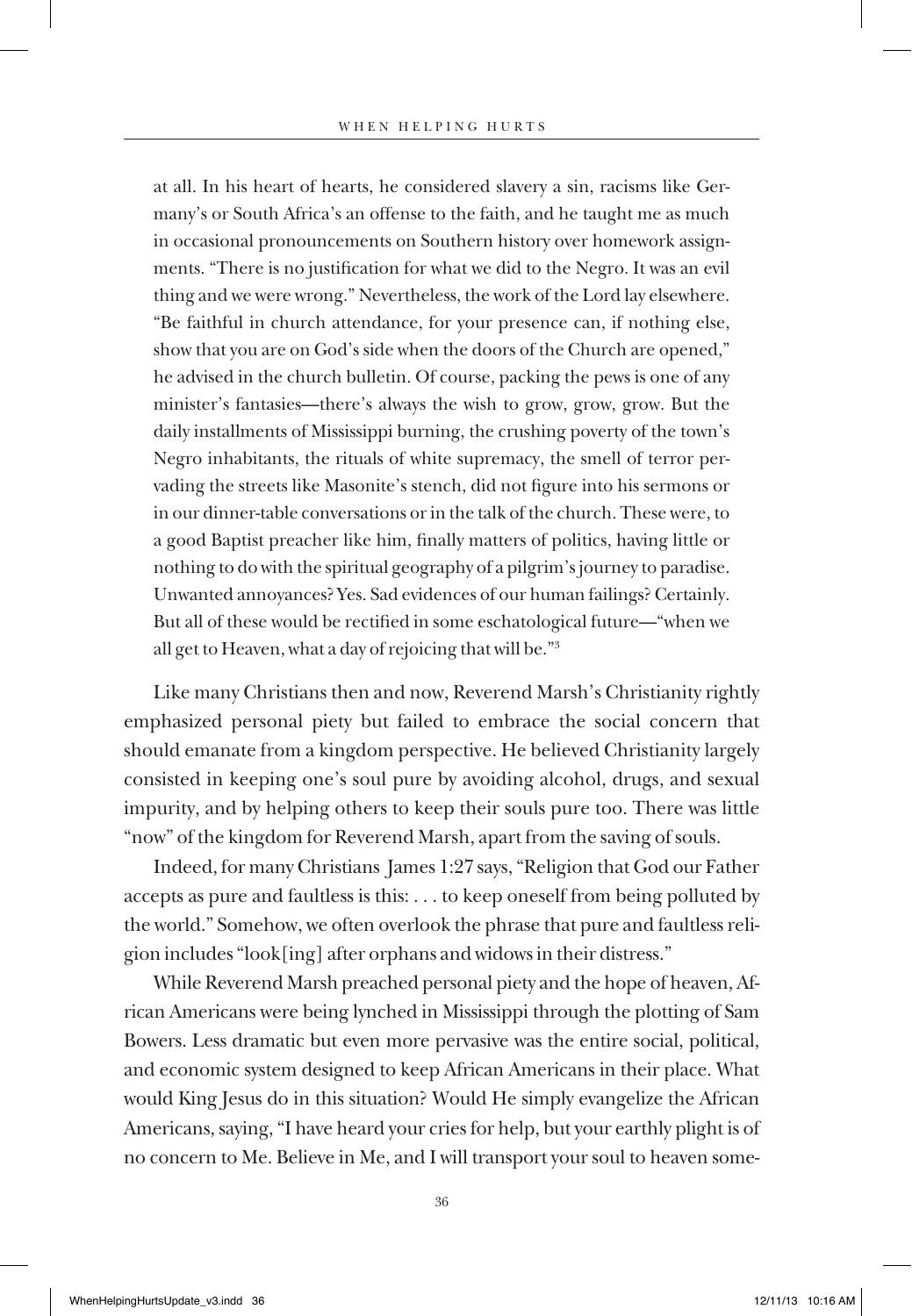day. In the meantime, abstain from alcohol, drugs, and sexual impurity"? Is this how Jesus responded to the blind beggar who pleaded for mercy?

Reverend Marsh was under enormous pressure. If he spoke out against the Ku Klux Klan, he rightly feared that he would lose his job and that his family would be in danger of physical harm. Moreover, his theological lenses were more attuned to issues of personal piety than to "seeking justice and encouraging the oppressed" (Isa. 1:17). For all of these reasons, Reverend Marsh focused his attention and energies, not on fighting the Ku Klux Klan, but on the lack of personal piety and unbelief of some of the civil rights workers. This culminated in his writing a famous sermon, "The Sorrow of Selma," in which he lambasted the civil rights workers, calling them "unbathed beatniks," "immoral kooks," and "sign-carrying degenerates" who were hypocrites for not believing in God.4

In one sense, Reverend Marsh was right. Many of the civil rights protestors longed for the peace, justice, and righteousness of the kingdom, but they did not want to bend the knee to the King Himself, which is a prerequisite for enjoying the full benefits of the kingdom. In contrast, Reverend Marsh embraced King Jesus, but he did not understand the fullness of Christ's kingdom and its implications for the injustices in his community. Both Reverend Marsh and the civil rights workers were wrong, but in different ways. Reverend Marsh sought the King without the kingdom. The civil rights workers sought the kingdom without the King. The church needs a Christ-centered, fully orbed, kingdom perspective to correctly answer the question: "What would Jesus do?"

#### **What Is the Task of the Church?**

The task of God's people is rooted in Christ's mission. Simply stated, Jesus preached the good news of the kingdom in word and in deed, so the church must do the same. And as we have seen, Jesus particularly delighted in spreading the good news among the hurting, the weak, and the poor. Hence, it is not surprising that throughout history God's people have been commanded to follow their King's footsteps into places of brokenness.

In the Old Testament, God's chosen people, the nation of Israel, were to point forward to the coming King by foreshadowing what He would be like (Matt. 5:17; John 5:37–39, 45–46; Col. 2:16–17). Israel was to be a sneak preview of the coming attraction: King Jesus. Like any sneak preview, Israel was to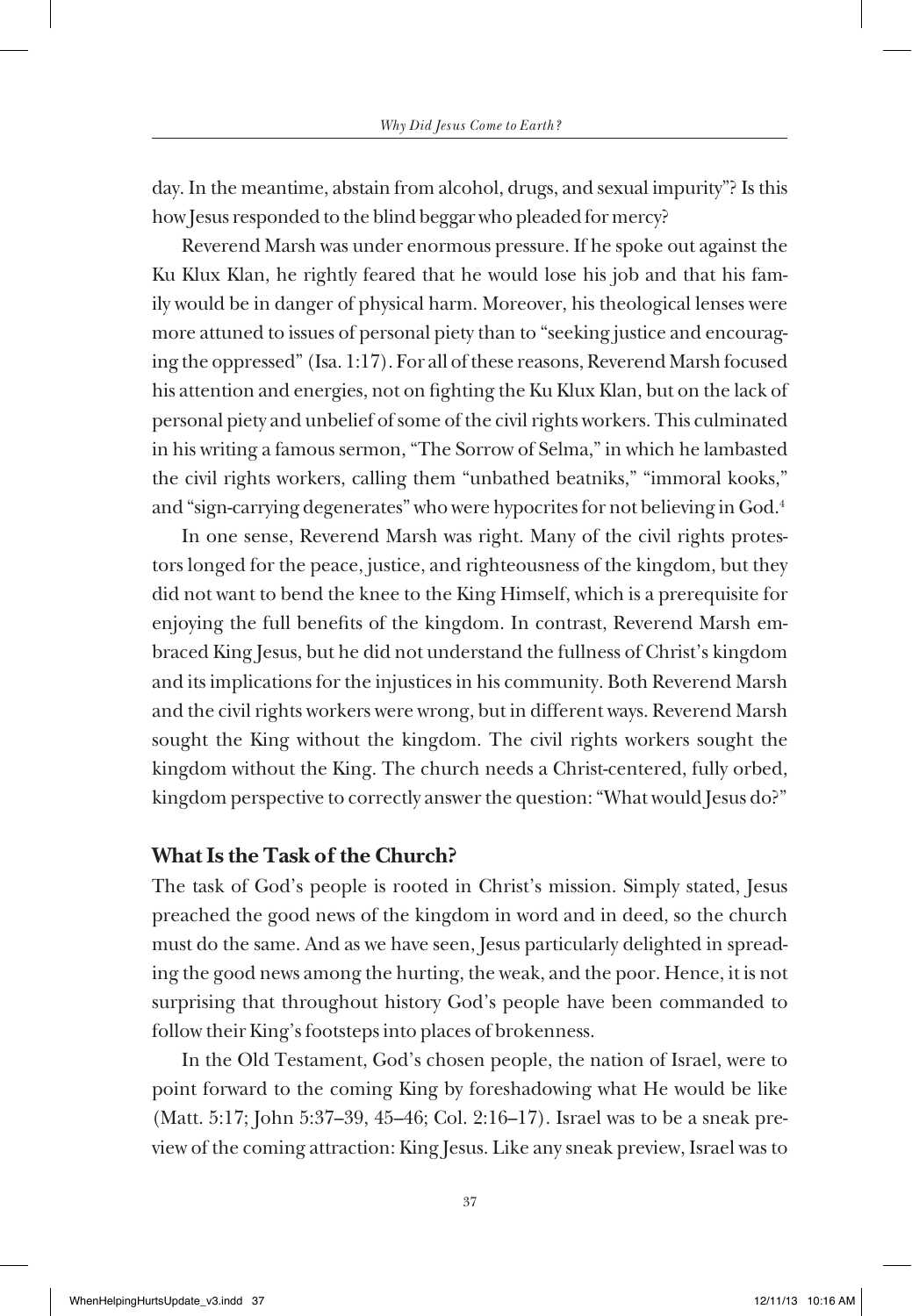give viewers an idea of what the main event would be like and to make viewers want to see the main event. When people looked at Israel, they were supposed to say to themselves, "Wow! These people are really different. I can't wait to meet their King. He must really be something special." Hence, since King Jesus would bring good news for the poor, it is not surprising that God wanted Israel to care for the poor as well.

In fact, God gave Moses numerous commands instructing Israel to care for the poor. The Sabbath guaranteed a day of rest for the slave and alien (Ex. 23:10–12). The Sabbath year canceled debts for Israelites, allowed the poor to glean from the fields, and set slaves free as well as equipping the slaves to be productive (Deut. 15:1–18). The Jubilee year emphasized liberty; it released slaves and returned land to its original owners (Lev. 25:8–55). Other laws about debt, tithing, and gleaning ensured that the poor would be cared for each day of the year (Lev. 25:35–38; Deut. 14:28–29; Lev. 19:9–10). The commands were so extensive that they were designed to achieve the ultimate goal of eradicating poverty among God's people: "There should be no poor among you," God declared (Deut. 15:4).

Unfortunately, Israel did not fulfill its task. She was a lousy sneak preview of the coming attraction, and God sent His chosen people into exile as a result. For what specific sins was Israel sent into captivity? Consider the following excerpts from passages in Isaiah in which God is indicting Israel for her sins and promising to send her into exile. What do you notice as you read these passages?

Hear the word of the Lord, you rulers of Sodom; listen to the law of our God, you people of Gomorrah! "The multitude of your sacrifices—what are they to me?" says the Lord. "I have more than enough of burnt offerings, of rams and the fat of fattened animals; I have no pleasure in the blood of bulls and lambs and goats. When you come to appear before me, who has asked this of you, this trampling of my courts? Stop bringing meaningless offerings! Your incense is detestable to me. New Moons, Sabbaths, and convocations—I cannot bear your evil assemblies. . . . Stop doing wrong, learn to do right! Seek justice, encourage the oppressed. Defend the cause of the fatherless, plead the case of the widow. *(Isa. 1:10–13, 16b–17)*

Shout it aloud, do not hold back. Raise your voice like a trumpet. Declare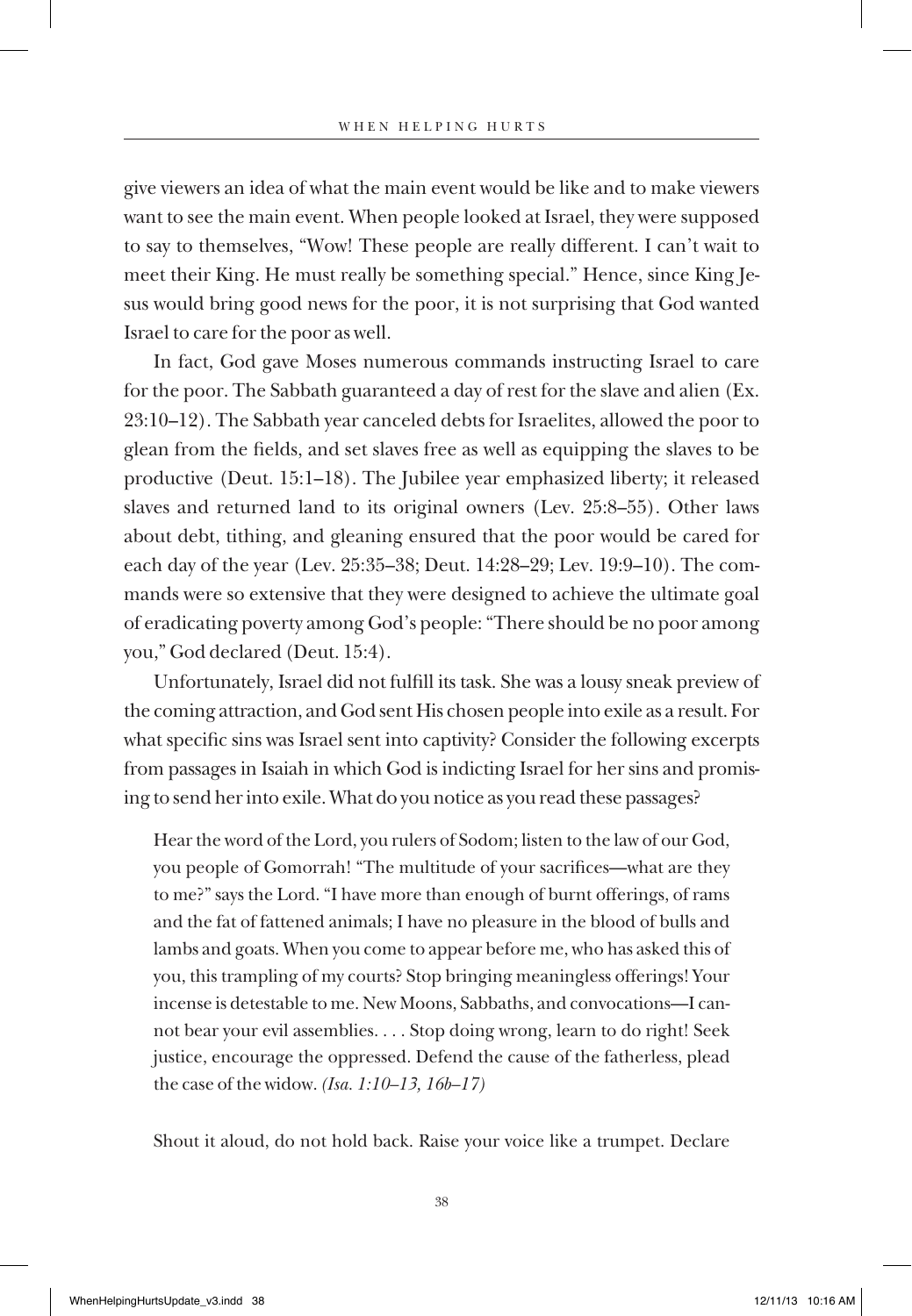to my people their rebellion and to the house of Jacob their sins. For day after day they seek me out; they seem eager to know my ways, as if they were a nation that does what is right and has not forsaken the commands of its God. They ask me for just decisions and seem eager for God to come near them. "Why have we fasted," they say, "and you have not seen it? Why have we humbled ourselves, and you have not noticed?" . . . Is this the kind of fast I have chosen, only a day for a man to humble himself? Is it only for bowing one's head like a reed and for lying on sackcloth and ashes? Is that what you call a fast, a day acceptable to the Lord? Is not this the kind of fasting I have chosen: to loose the chains of injustice and untie the cords of the yoke, to set the oppressed free and break every yoke? Is it not to share your food with the hungry and to provide the poor wanderer with shelter—when you see the naked, to clothe him, and not to turn away from your own flesh and blood? Then your light will break forth like the dawn, and your healing will quickly appear; then your righteousness will go before you, and the glory of the Lord will be your rear guard. Then you will call, and the Lord will answer; you will cry for help, and he will say: Here am I. If you do away with the yoke of oppression, with the pointing finger and malicious talk, and if you spend yourselves in behalf of the hungry and satisfy the needs of the oppressed, then your light will rise in the darkness, and your night will become like the noonday. (*Isa. 58:1–3, 5–10*)

Why was Israel sent into captivity? Many of us have a picture in our minds of the Israelites getting out of bed every morning and running off to the nearest shrine to worship idols. Indeed, numerous passages in the Old Testament indicate that idolatry was a problem in Israel. But these passages give a broader picture. Here Israel appears to be characterized by personal piety and the outward expressions of formal religion: worshiping, offering sacrifices, celebrating religious holidays, fasting, and praying. Translate this into the modern era, and we might say these folks were faithfully going to church each Sunday, attending midweek prayer meeting, going on the annual church retreat, and singing contemporary praise music. But God was disgusted with them, going so far as to call them "Sodom and Gomorrah"!

Why was God so displeased? Both passages emphasize that God was furious over Israel's failure to care for the poor and the oppressed. He wanted His people to "loose the chains of injustice," and not just go to church on Sun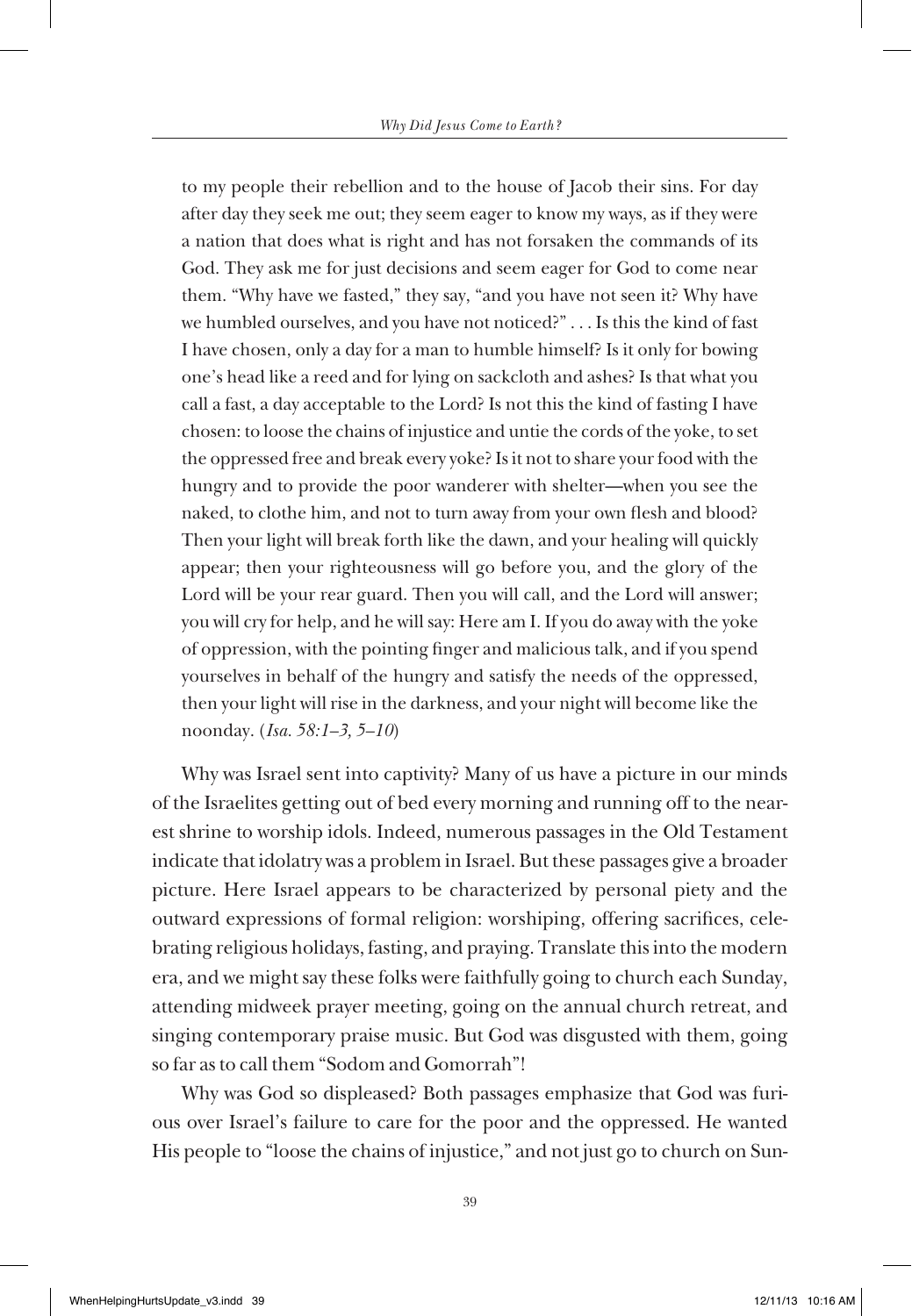day. He wanted His people to "clothe the naked," and not just attend midweek prayer meeting. He wanted His people to "spend themselves on behalf of the hungry," and not just sing praise music.

Personal piety and formal worship are essential to the Christian life, but they must lead to lives that "act justly and love mercy" (Mic. 6:8).

In the New Testament, God's people, the church, are more than just a sneak preview of King Jesus. The church is the body, bride, and very fullness of Jesus Christ (Eph. 1:18–23; 4:7–13; 5:32). When people look at the church, they should see the very embodiment of Jesus! When people look at the church, they should see the One who declared—in word and in deed to the leper, the lame, and the poor—that His kingdom is bringing healing to every speck of the universe.

In fact, we see this from the very start of the church's ministry. When Jesus sent out His twelve disciples for the first time, we read, "He sent them out to preach the kingdom of God and to heal the sick" (Luke 9:2). Later, Jesus sent out seventy-two others, commanding them, "Heal the sick who are there and tell them, 'The kingdom of God is near you'" (Luke 10:9). The message was the kingdom of God, and it was to be communicated in both word and deed.

And in the very first passage concerning the gathering of the church, we read, "There were no needy persons among them" (Acts 4:34). Theologian Dennis Johnson explains that Luke, the author of Acts, is intentionally repeating the language we saw earlier in Deuteronomy 15:4 in which God told Israel: "There should be no poor among you."5 Luke is indicating that while Israel had failed to care for the poor and was sent into captivity, God's people have been restored and are now embodying King Jesus and His kingdom, a kingdom in which there is no poverty (Rev. 21:1–4). Indeed, throughout the New Testament, care of the poor is a vital concern of the church (Matt. 25:31–46; Acts 6:1–7; Gal. 2:1–10; 6:10; James 1:27). Perhaps no passage states it more succinctly than 1 John 3:16–18:

This is how we know what love is: Jesus Christ laid down his life for us. And we ought to lay down our lives for our brothers. If anyone has material possessions and sees his brother in need but has no pity on him, how can the love of God be in him? Dear children, let us not love with words or tongue but with actions and in truth.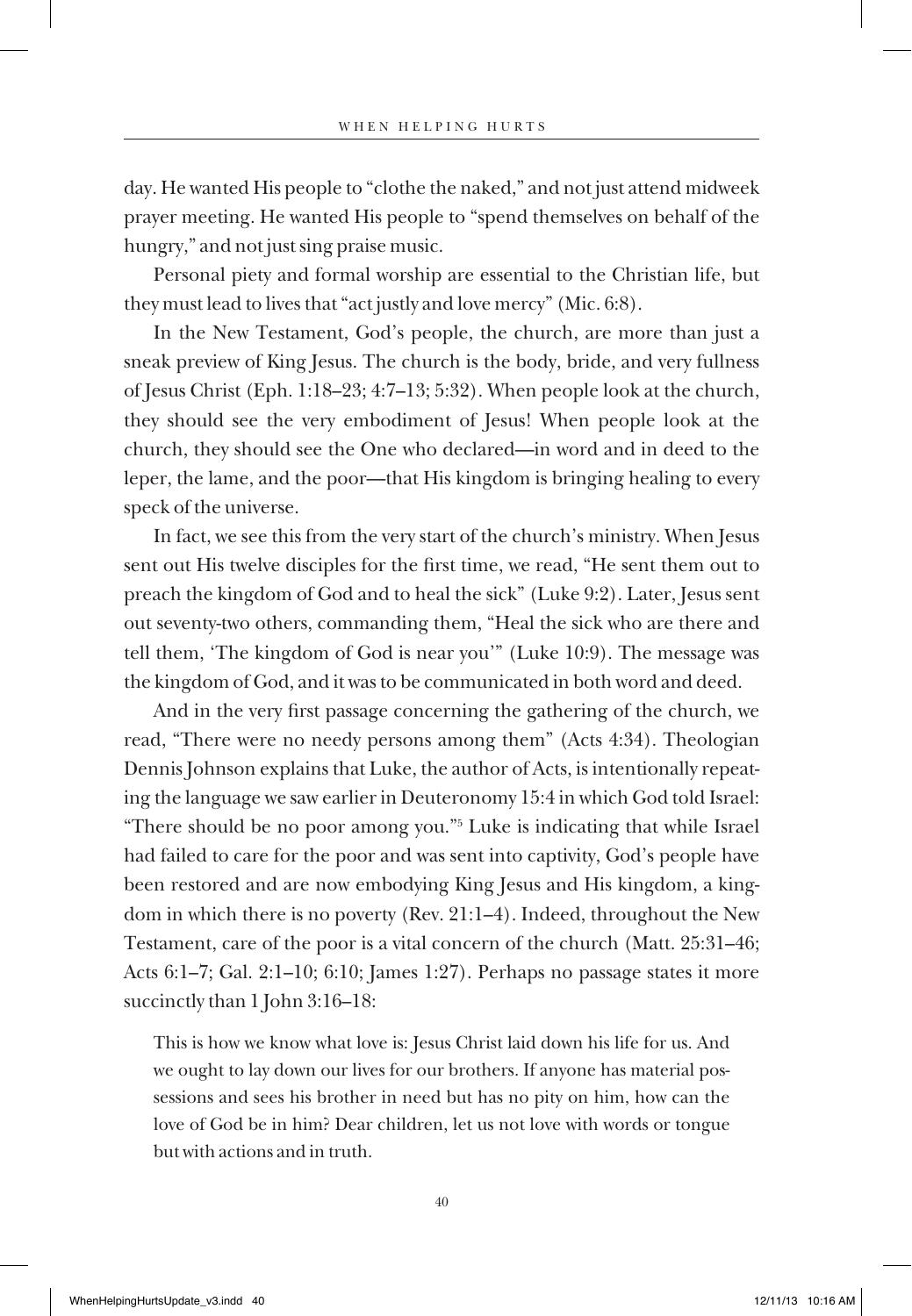The Bible's teachings should cut to the heart of North American Christians. By any measure, we are the richest people ever to walk on planet Earth. Furthermore, at no time in history has there ever been greater economic disparity in the world than at present.

Economic historians have found that for most of human history there was little economic growth and relatively low economic inequality. As a result, by the year 1820, after thousands of years of human development, the average income per person in the richest countries was only about four times higher than the average income per person in the poorest countries.<sup>6</sup> Then the Industrial Revolution hit, causing unprecedented economic growth in a handful of countries but leaving the rest of the world behind. As a result, while the average American lives on more than ninety dollars per day,<sup>7</sup> approximately one billion people live on less than one dollar per day and 2.6 billion—40 percent of the world's population—live on less than two dollars per day.8 If God's people in both the Old and New Testaments were to have a concern for the poor during eras of relative economic equality, what are we to conclude about God's desire for the North American church today? "If anyone has material possessions and sees his brother in need but has no pity on him, how can the love of God be in him?"

What is the task of the church? We are to embody Jesus Christ by doing what He did and what He continues to do through us: declare—using both words and deeds—that Jesus is the King of kings and Lord of lords who is bringing in a kingdom of righteousness, justice, and peace. And the church needs to do this where Jesus did it, among the blind, the lame, the sick and outcast, and the poor.

#### An Army of Outcasts

Given the focus of Jesus' ministry, carried on through His body, it is not surprising that James makes the following observation about the early church: "Listen, my dear brothers: Has not God chosen those who are poor in the eyes of the world to be rich in faith and to inherit the kingdom he promised those who love him?" (James 2:5). Similarly, Paul drives this point home in his letter to the very unlovely Corinthian church when he says:

Brothers, think of what you were when you were called. Not many of you were wise by human standards; not many were influential; not many were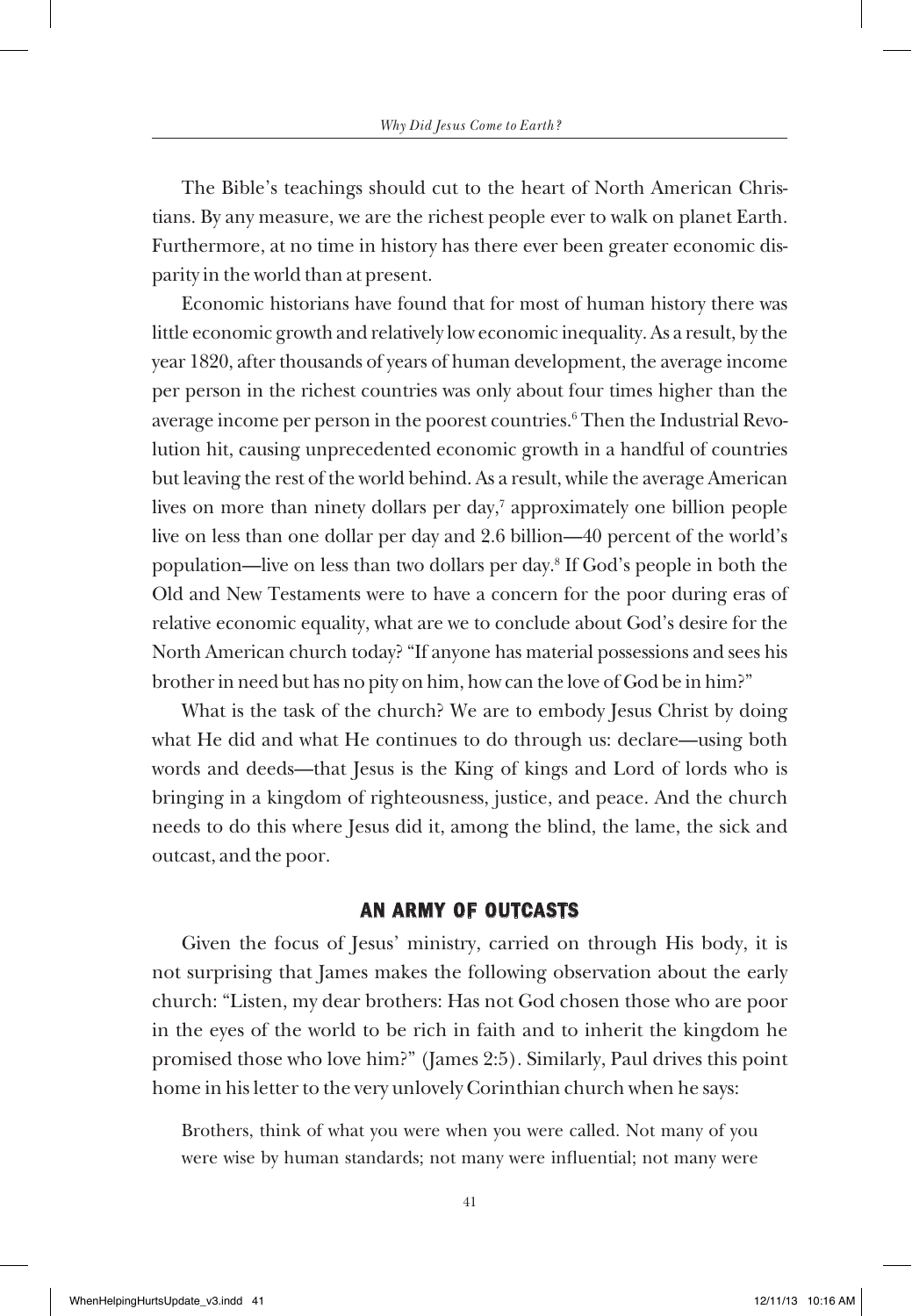of noble birth. But God chose the foolish things of the world to shame the wise; God chose the weak things of the world to shame the strong. He chose the lowly things of this world and the despised things—and the things that are not—to nullify the things that are, so that no one may boast before him. *(1 Cor. 1:26–29)*

Commenting on these passages, Mark Gornik, a theologian, pastor, and community developer in the United States, says, "Here then from both James and Paul is a central witness drawn from all of Scripture: God has sovereignly chosen to work in the world by beginning with the weak who are on the 'outside,' not the powerful who are on the 'inside.'"9

The claim here is not that the poor are inherently more righteous or sanctified than the rich. There is no place in the Bible that indicates that poverty is a desirable state or that material things are evil. In fact, wealth is viewed as a gift from God. The point is simply that, for His own glory, God has chosen to reveal His kingdom in the place where the world, in all of its pride, would least expect it, among the foolish, the weak, the lowly, and the despised.

It is strange indeed to place the poor at the center of a strategy for expanding a kingdom, but history indicates that this unconventional strategy has actually been quite successful. Sociologist Rodney Stark documents that the early church's engagement with suffering people was crucial to its explosive growth. Cities in the Roman Empire were characterized by poor sanitation, contaminated water, high population densities, open sewers, filthy streets, unbelievable stench, rampant crime, collapsing buildings, and frequent illnesses and plagues. "Life expectancy at birth was less than thirty years—and probably substantially less."10 The only way for cities to avoid complete depopulation from mortality was for there to be a constant influx of immigrants, a very fluid situation that contributed to urban chaos, deviant behavior, and social instability.

Rather than fleeing these urban cesspools, the early church found its niche there. Stark explains that the Christian concept of self-sacrificial love of others, emanating from God's love for them, was a revolutionary concept to the pagan mind, which viewed the extension of mercy as an emotional act to be avoided by rational people. Hence, paganism provided no ethical foundation to justify caring for the sick and the destitute who were being trampled by the teeming urban masses. In contrast, Stark notes: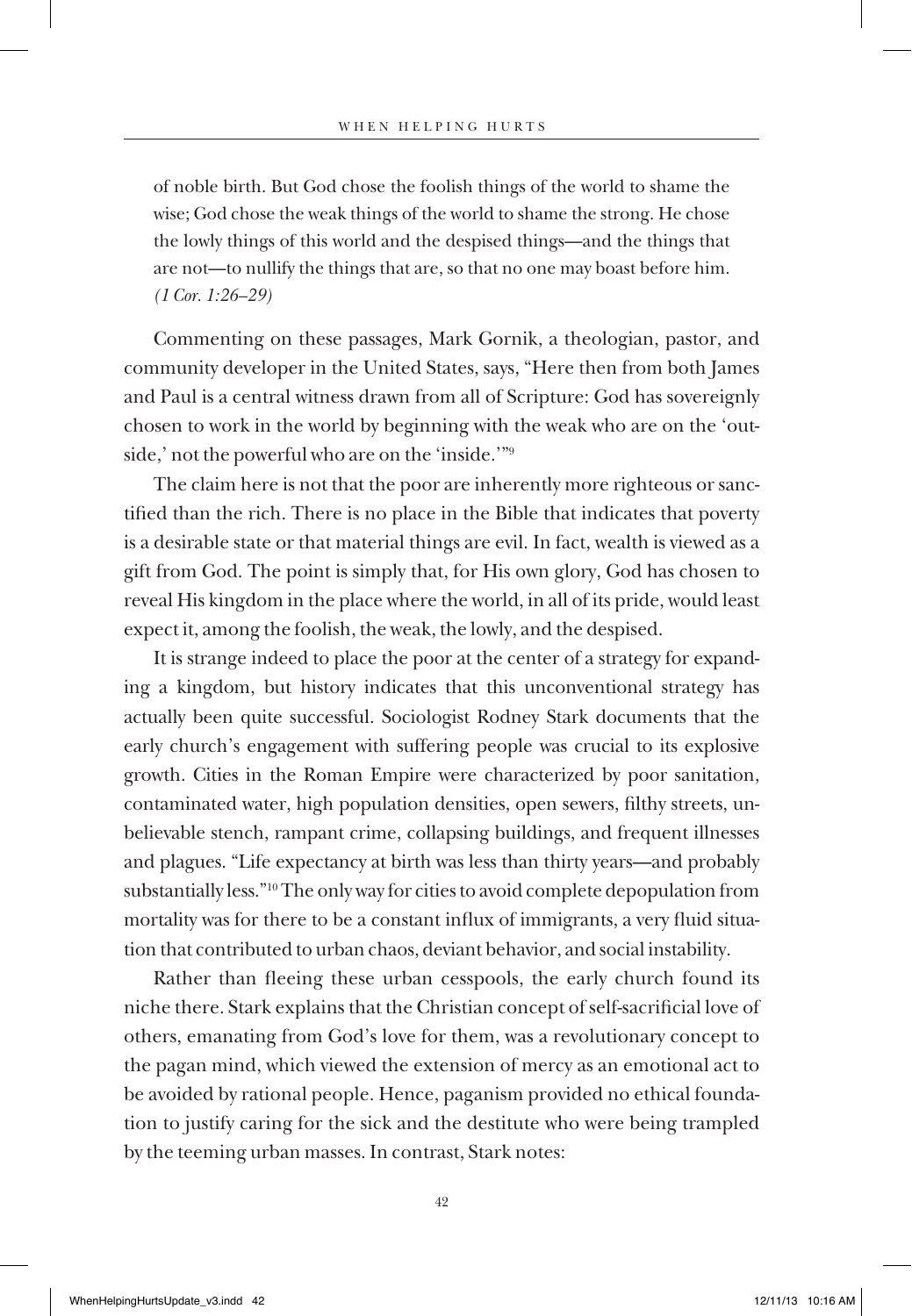Christianity revitalized life in Greco-Roman cities by providing new norms and new kinds of social relationships able to cope with many urgent urban problems. To cities filled with the homeless and impoverished, Christianity offered charity as well as hope. To cities filled with newcomers and strangers, Christianity offered an immediate basis for attachments. To cities filled with orphans and widows, Christianity provided a new and expanded sense of family. To cities torn by violence and ethnic strife, Christianity offered a new basis for social solidarity. And to cities faced with epidemics, fires, and earthquakes, Christianity offered effective nursing services.<sup>11</sup>

God's kingdom strategy of ministering to and among the suffering was so powerful that other kings took note. In the fourth century AD, the Roman Emperor Julian tried to launch pagan charities to compete with the highly successful Christian charities that were attracting so many converts. Writing to a pagan priest, Julian complained, "The impious Galileans [i.e., the Christians] support not only their poor, but ours as well, everyone can see that our people lack aid from us."12

As Christianity expanded across the Roman world, the urban poor were on center stage of the drama. And the same is true today. Historian Philip Jenkins documents that Christianity is experiencing explosive growth in Africa, Latin America, and parts of Asia, regions of the world often called the "Majority World." For example, by 2025, in terms of numbers of adherents, Africa will have replaced Europe and the United States as the center of Christianity. By 2050, Uganda alone is expected to have more Christians than the largest four or five European nations combined. And like the early church, the growth in the church in the Majority World is taking place primarily with the poor on center stage. Jenkins observes: "The most successful new denominations target their message very directly at the have-nots, or rather, the have nothings."13

#### **The Great Reversal**

The idea that the church should be on the front lines of ministry to the poor is not a new concept in the North American context. As numerous scholars have noted, prior to the twentieth century, evangelical Christians played a large role in ministering to the physical and spiritual needs of the poor.<sup>14</sup> However, this all changed at the start of the twentieth century as evangelicals battled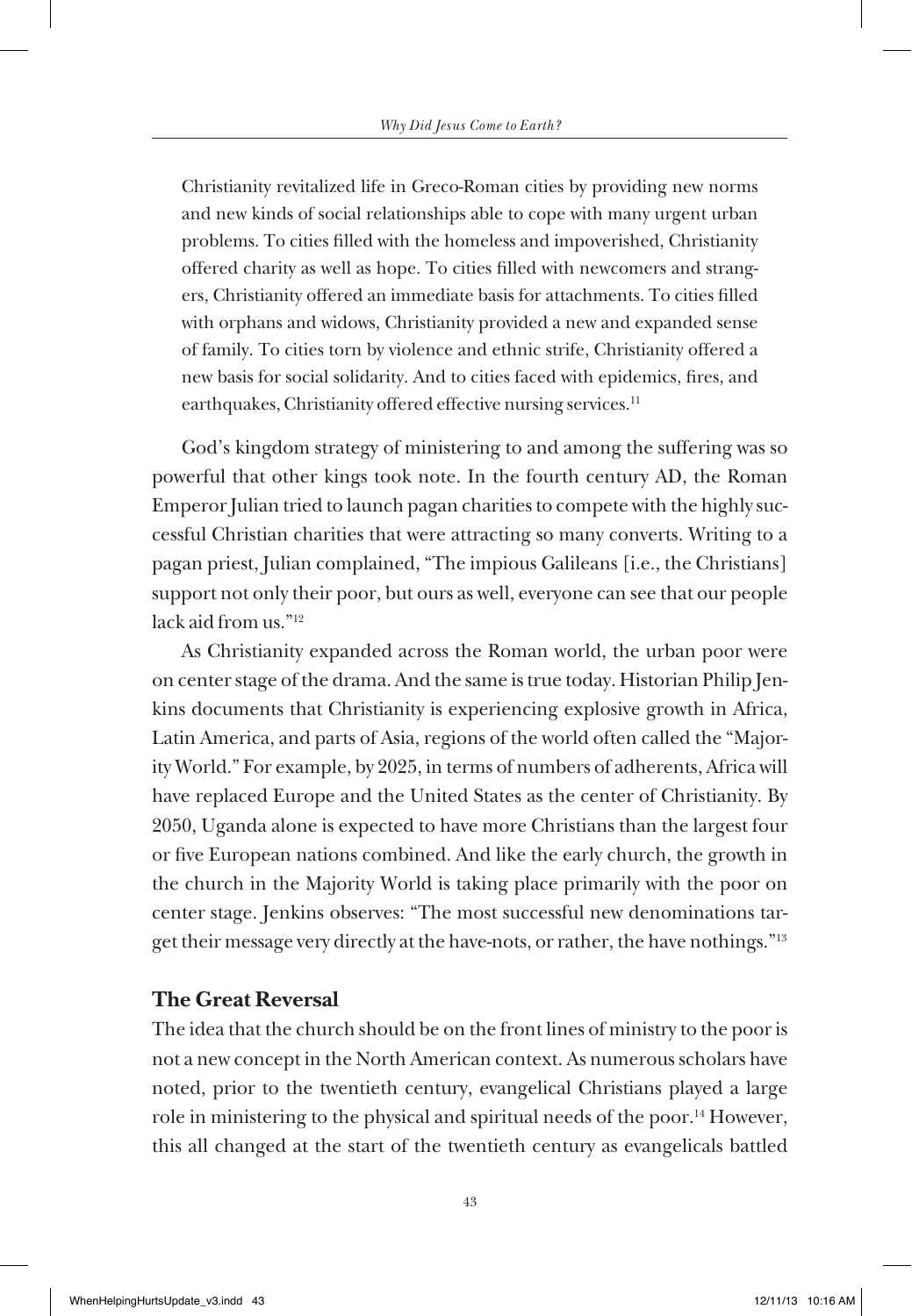theological liberals over the fundamental tenets of Christianity. Evangelicals interpreted the rising social gospel movement, which seemed to equate all humanitarian efforts with bringing in Christ's kingdom, as part of the overall theological drift of the nation. As evangelicals tried to distance themselves from the social gospel movement, they ended up in large-scale retreat from the front lines of poverty alleviation. This shift away from the poor was so dramatic that church historians refer to the 1900–1930 era as the "Great Reversal" in the evangelical church's approach to social problems.15

It is important to note that the Great Reversal preceded the rise of the welfare state in America. Lyndon Johnson's War on Poverty did not occur until the 1960s, and even FDR's relatively modest New Deal policies were not launched until the 1930s. In short, the evangelical church's retreat from poverty alleviation was fundamentally due to shifts in theology and not—as many have asserted—to government programs that drove the church away from ministry to the poor. While the rise of government programs may have exacerbated the church's retreat, they were not the primary cause. Theology matters, and the church needs to rediscover a Christ-centered, fully orbed perspective of the kingdom.

#### **An Important Task but Not an Exclusive Task**

Although the Bible teaches that the local church must care for both the spiritual and physical needs of the poor, the Bible does not indicate that only the local church must care for the poor. There is evidence in Scripture that even in simple societies, individuals (Matt. 25:31–46), families (1 Tim. 5:8), and even governments (Dan. 4:27; Ps. 72) have responsibilities to the poor. Of course, in the highly complex societies of today, a wide range of parachurch ministries is capable of ministering to the poor as well. While the parachurch should never undertake tasks that are exclusively given to the church—for example administration of the sacraments—the Scriptures indicate that care of the poor is not an exclusive task of the church.

Hence, while the church must care for the poor, the Bible gives Christians some freedom in deciding the extent and manner in which the local church should do this, either directly or indirectly. Sometimes, the local church might feel it is wise to own and operate a ministry to the poor under the direct over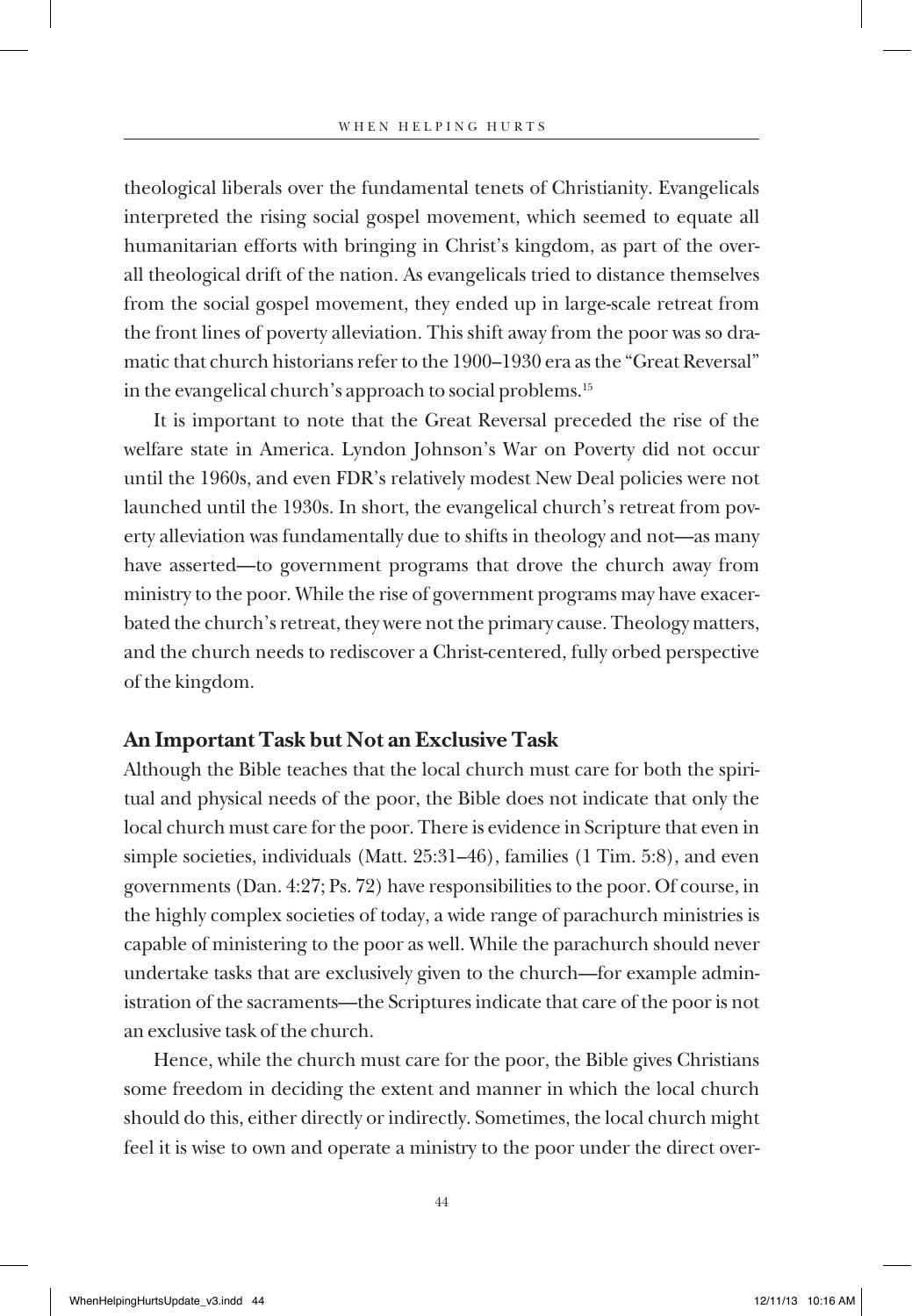sight of its leadership. In other situations, the local church might feel that it would be wiser to minister indirectly by starting or supporting a parachurch ministry or simply by encouraging individuals to reach out to the poor. Wisdom must be used to determine the best course of action in each situation. However, whenever God's people choose to minister outside of the direct oversight of the local church, they should always be seeking to partner with the local church, which has God-given authority over people's spiritual lives.

#### **What Do Laurel, Mississippi, and Kigali, Rwanda, Have in Common?**

I had just finished presenting much of the material in this chapter to an audience in Africa. A very tall and muscular African man in the audience approached me with tears in his eyes. He said, "This is not what the missionaries taught us. They told us just to do evangelism to save people's souls. But you are saying that Jesus cares about all of creation and that He wants us to minister to people's bodies and souls. I can't argue with the Bible passages you cited. But now how am I supposed to feel about the missionaries? They are my heroes." He was visibly shaken.

"I am not fit to carry the shoes of those missionaries," I assured him. "They packed their coffins in the ships that brought them to Africa, and many of them were martyred for the sake of the gospel. They are worthy of your highest admiration. But like all of us, they had some weaknesses."

Unfortunately, this man's experience was not unique. The Great Reversal has shaped the North American church's mission strategies since the late nineteenth century. Often lacking an appreciation of the comprehensive implications of the kingdom of God, many missionaries have focused on evangelism to save people's souls but have sometimes neglected to "make disciples of all nations." Converts need to be trained in a biblical worldview that understands the implications of Christ's lordship for all of life and that seeks to answer the question: If Christ is Lord of all, how do we do farming, business, government, family, art, etc., to the glory of God?

Failure to include this "all of life" element in the gospel has been devastating in the Majority World. There is perhaps no better example of this than Rwanda. Despite the fact that 80 percent of Rwandans claimed to be Christians,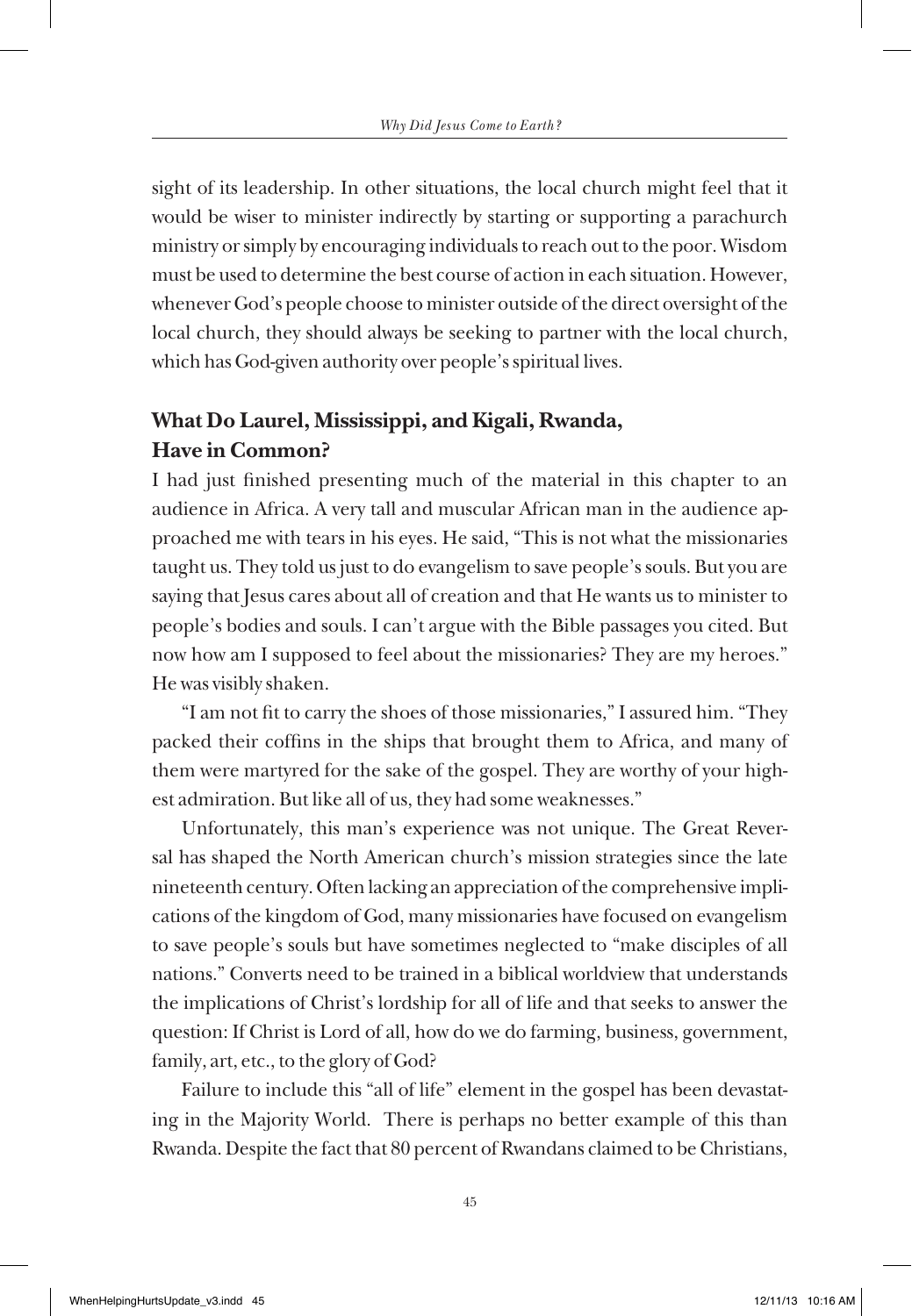a bloody civil war erupted in 1994 in which the Hutu majority conducted a brutal genocide against the Tutsi minority and Hutu moderates. Over a threemonth period, an estimated 800,000 people were slaughtered, the vast majority of them Tutsis.

How could this happen? In their book *Changing the Mind of Missions: Where Have We Gone Wrong?* missiologists James Engle and William Dyrness explain that the answer lies in the Rwandan church's failure to apply a biblical worldview, a kingdom perspective, to all of life. For most Rwandans, Christianity was "little more than a superficial, privatized veneer on a secular lifestyle characterized by animistic values and longstanding tribal hatred and warfare. . . . The church was silent on such critical life-and-death issues as the dignity and worth of each person made in the image of God."16 In other words, the church in Rwanda lacked a Christ-centered, fully orbed kingdom perspective and hence was not equipped to fulfill the Great Commission by "discipling the nation."

So what do Laurel, Mississippi and Kigali, Rwanda have in common? Two things.

First, they both had churches that did not fully understand the implications of why Jesus came to earth. As a result, what was taught from the pulpit on Sunday morning didn't have the impact that the gospel should have had on people's lives from Monday through Saturday.

Second, despite the failures of His people, King Jesus brought His healing to the churches in both places. Over time, Reverend Marsh came to a fuller understanding of the implications of the gospel, eventually preaching a sermon entitled "Amazing Grace for Every Race" and taking a public stand against racism. And today, churches in Rwanda are helping the Hutus and the Tutsis to reconcile with one another. The healing of the kingdom cannot be stopped. And announcing this good news—this gospel of the kingdom—is the reason that Jesus Christ came to earth.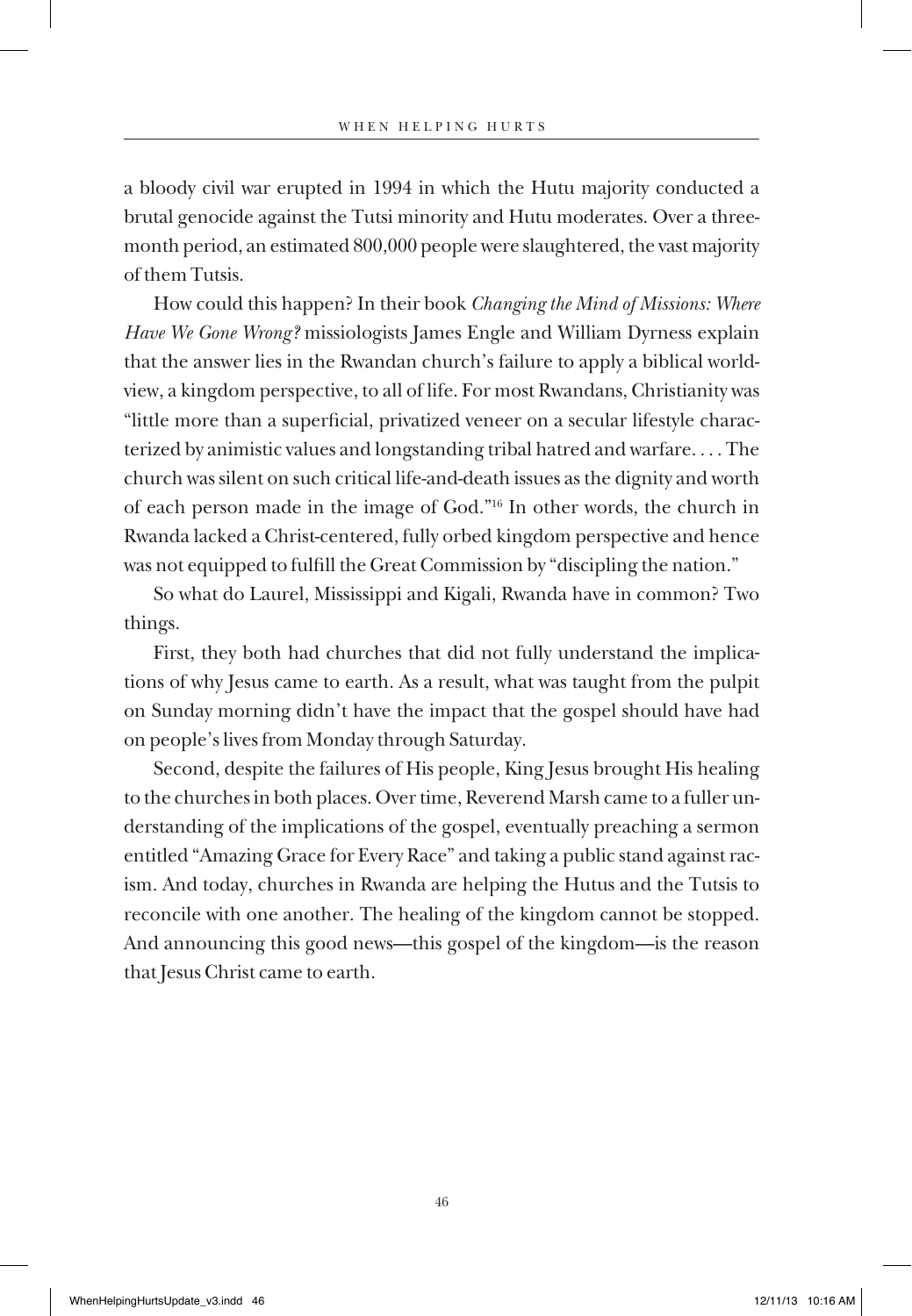#### **Reflection Questions and Exercises**

#### *Please write responses to the following:*

- 1. Reflect on your answer to the question at the start of this chapter: why did Jesus come to earth? How has your answer to this question shaped the way you live your life? How might you live a life that more fully reflects a Christcentered, kingdom perspective? Be specific.
- 2. Did you know before reading this chapter that one of the reasons Israel was sent into captivity was her failure to care for the poor? If not, why not? What does the North American church's ignorance about the cause of the captivity suggest about the way it is reading Scripture?
- 3. Reflect on how your church answers the question: what is the primary task of the church? Your church's answer to this question might not be explicit. Hence, you might have to discern your church's implicit answer to this question by thinking about the messages from the pulpit, the types of ministries pursued, and the way those ministries are conducted. How might your church more fully reflect a Christ-centered, kingdom theology in its ministries? Be specific.
- 4. When poor people look at your church, in what ways do they see the embodiment of Jesus Christ and the comprehensive healing of His kingdom? What else could your church be doing?
- 5. List three specific things you will try to do as a result of this chapter. Pray for God to give you the strength to be faithful in doing these things.